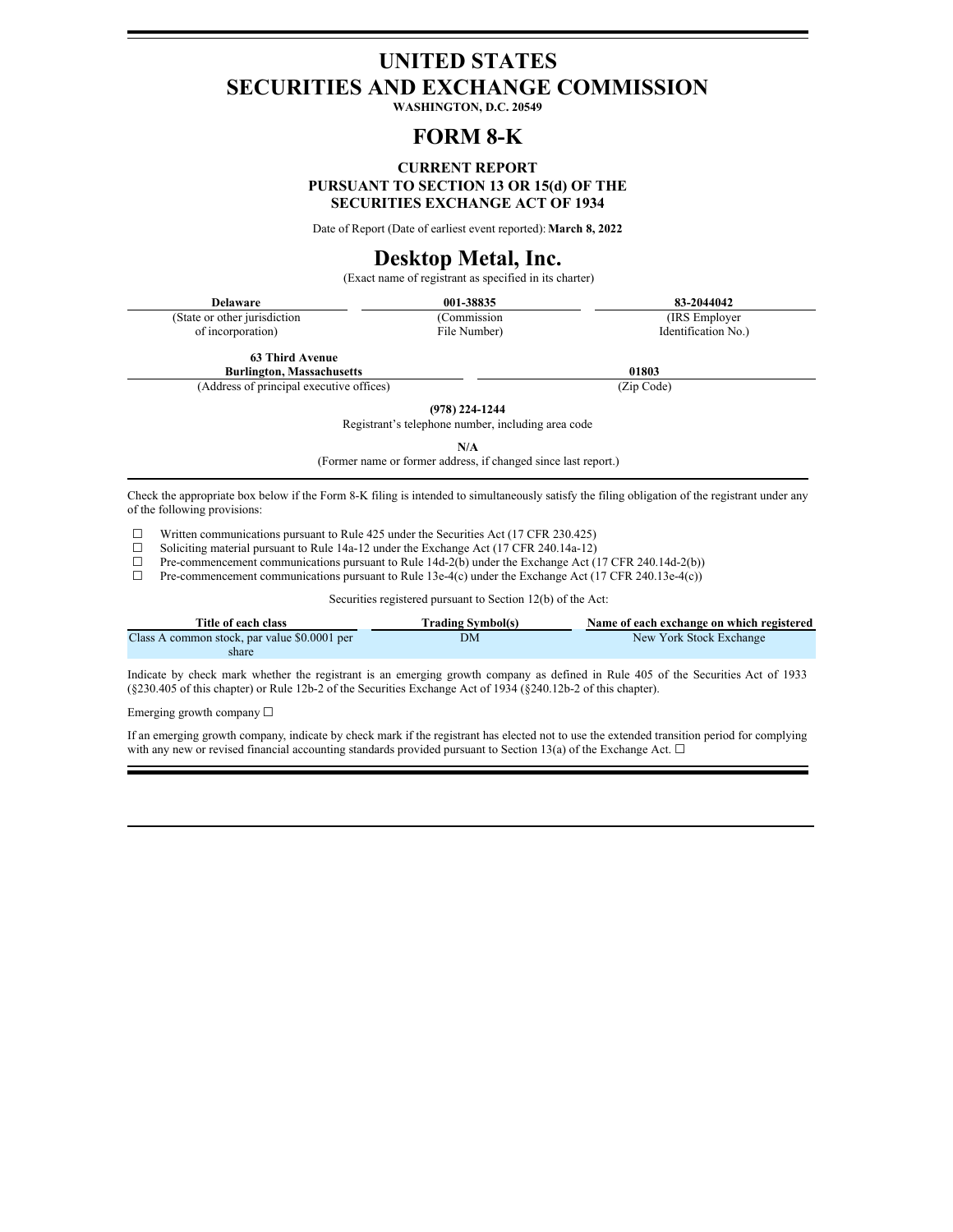#### **Item 2.02 Results of Operations and Financial Condition**

On March 8, 2022, Desktop Metal, Inc., a Delaware Corporation (the "Company" or "DM"), issued a press release announcing its preliminary unaudited financial results for the fourth quarter and fiscal year 2021. A copy of the press release is attached to this report as Exhibit 99.1.

The information in this report furnished pursuant to Item 2.02, including Exhibit 99.1 attached hereto, shall not be deemed "filed" for the purposes of Section 18 of the Securities and Exchange Act of 1934, as amended (the "Exchange Act"), or otherwise subject to the liabilities of that section. It may only be incorporated by reference in another filing under the Exchange Act or the Securities Act of 1933, as amended, if such subsequent filing specifically references such information.

#### **Item 9.01. Financial Statement and Exhibits.**

(d) Exhibits.

| Exhibit |                                                             |
|---------|-------------------------------------------------------------|
| Number  | Description                                                 |
| 99.1    | Press release dated March 8, 2022.                          |
| 104     | Cover Page Interactive Data File (formatted as inline XBRL) |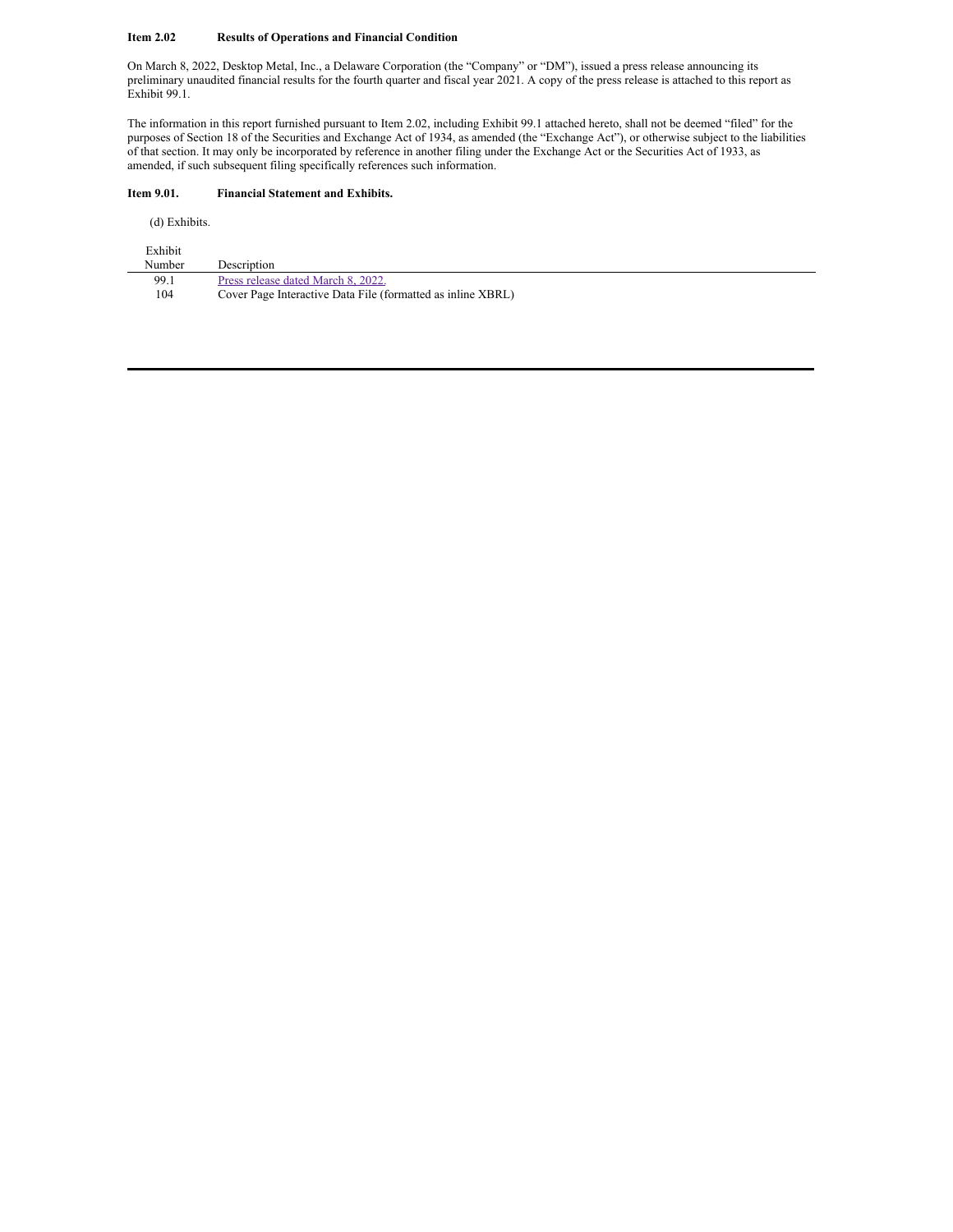#### **SIGNATURES**

Pursuant to the requirements of the Securities Exchange Act of 1934, the registrant has duly caused this report to be signed on its behalf by the undersigned hereunto duly authorized.

### **Desktop Metal, Inc.**

Date: March 8, 2022 By: /s/ Meg Broderick

Name: Meg Broderick

Title: General Counsel and Corporate Secretary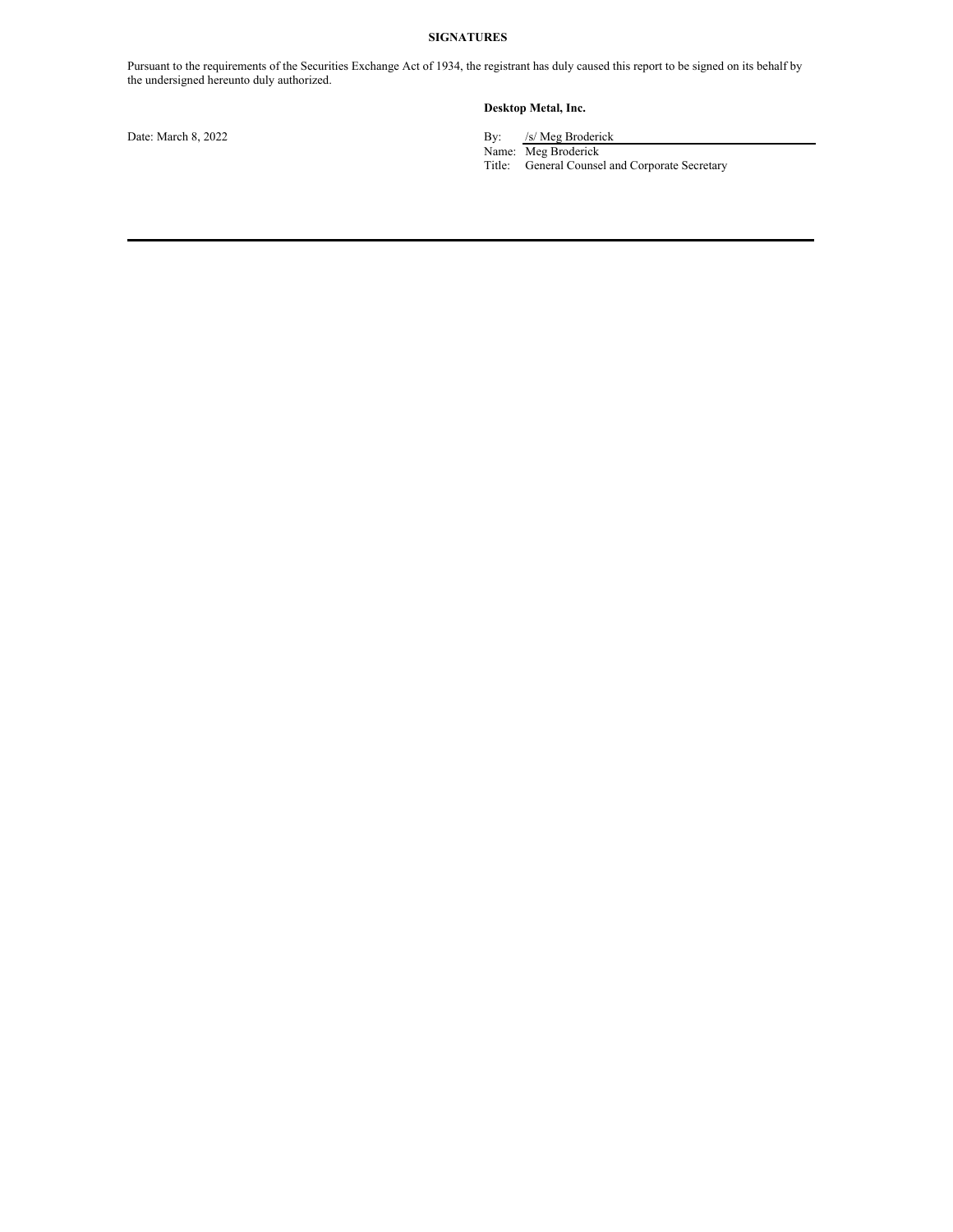

# **Desktop Metal Announces Fourth Quarter and Full Year 2021 Financial Results and Initiates 2022 Guidance**

#### March 8, 2022

- Fourth quarter revenue of \$56.7 million, up 123% sequentially from the third quarter of 2021, and up 62% sequentially excluding revenue from the ExOne acquisition
- Fourth quarter GAAP gross margin of 22%; non-GAAP gross margin of 31%, representing the sixth consecutive quarter of gross margin expansion
- Full year 2021 revenue of \$112.4 million, up 583% from 2020
- Full year 2021 organic revenue growth from metal offerings up 163% from 2020
- Commenced shipments of Production System™ P-50 with inaugural customer Stanley Black & Decker
- Initiates full year 2022 revenue guidance of approximately \$260 million, representing 131% growth from 2021

BOSTON – Desktop Metal, Inc. (NYSE: DM) today announced its preliminary unaudited financial results for the fourth quarter and full year ended December 31, 2021.

"With record total revenue, organic revenue, and gross margins, the fourth quarter was an exceptional finish to a revolutionary year for Desktop Metal," said Ric Fulop, CEO and co-founder of Desktop Metal. "We also recently commenced shipments of our flagship Production System P-50, a major milestone for Desktop Metal and the additive manufacturing industry."

Mr. Fulop continued, "In addition to the team's achievement on P-50, we're entering 2022 with considerable tailwinds toward another year of record growth including continued momentum from the best quarter in company history, robust customer demand across our unmatched AM 2.0 solutions portfolio, and favorable market conditions as the additive market inflects. We believe our strategic priorities in 2022 will ensure continued success toward achieving our goal of double digit share of the over \$100 billion additive manufacturing market by the end of the decade."

### **Recent Business Highlights:**

- Completed first full year as a public company
- Commenced shipments of Production System™ P-50 with inaugural customer Stanley Black & Decker, marking the commercialization of the company's revolutionary additive manufacturing technology for mass production of end-use, metal parts
- Launched Einstein<sup>TM</sup> series of high-precision 3D printers designed for volume production of dental and healthcare parts
- Launched Flexcera™ Smile Ultra+, a hybrid nanoceramic resin for permanent restorations and one of the strongest dental resins on the market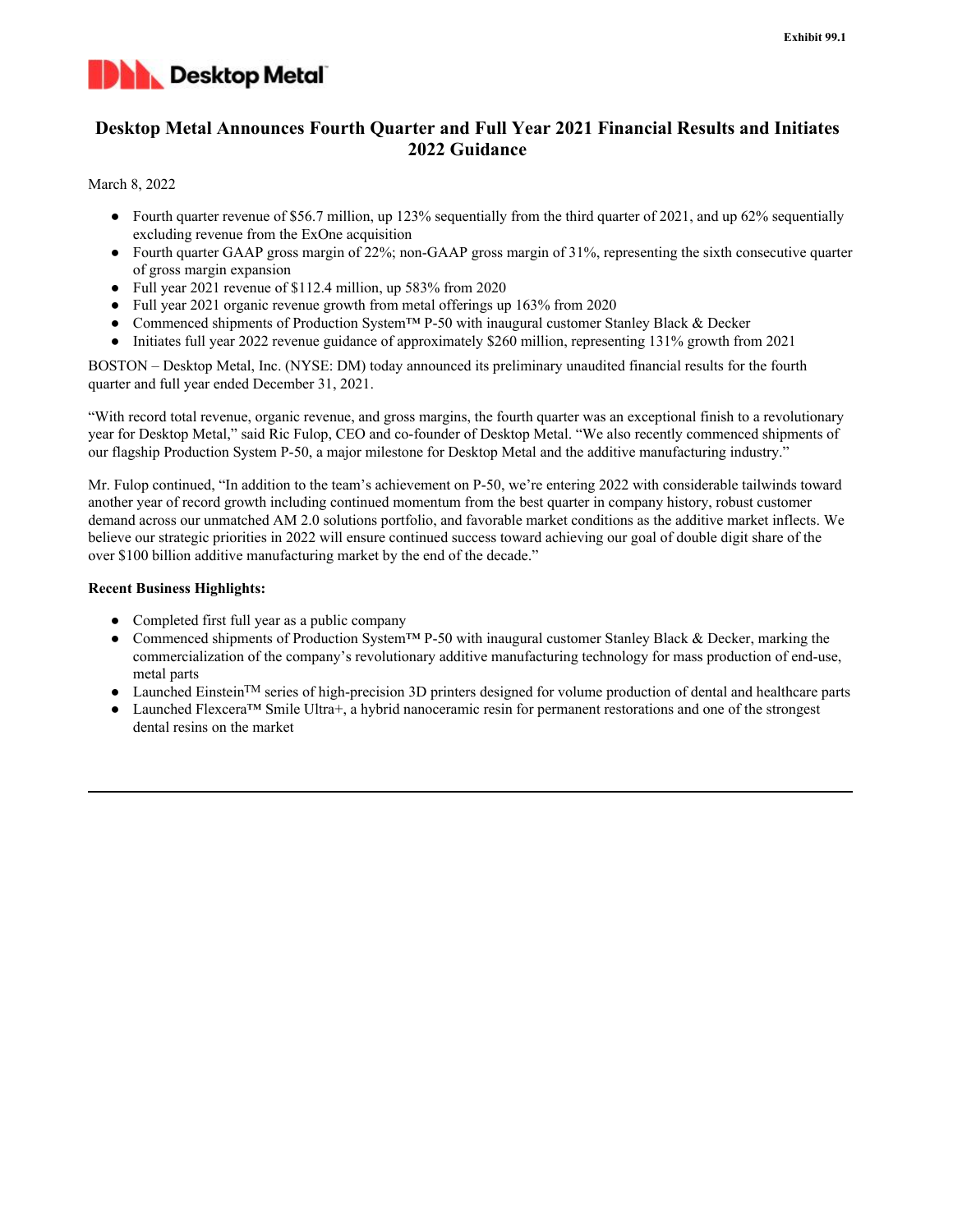- Launched ETEC, a new 3D printing brand that will enable EnvisionTEC, the original inventor of digital light processing (DLP) technology, to better connect with industrial customers
- Launched X-Series line of printers from the assets of the ExOne acquisition, soon to be supported by Desktop Metal's award-winning build preparation and simulation software applications
- Continued material portfolio development including qualification of DM custom HH stainless steel and pure copper on the Production SystemTM platform, and D2 tool steel on Studio System 2

## **Fourth Quarter 2021 Financial Highlights:**

- Revenue of \$56.7 million, up 123% sequentially from the third quarter of 2021, and up 577% year-over-year from the fourth quarter of 2020
- Broad-based growth across all product and technologies, with particular strength in organic metal offerings
- Revenue excluding ExOne of \$41.2 million, up 62% sequentially from the third quarter of 2021
- GAAP gross margin of 22%; non-GAAP gross margin of 31%, a sequential improvement of more than 460 basis points from the third quarter of 2021, the sixth consecutive quarter of gross margin expansion
- Net loss of \$71.2 million, including \$10.0 million in transaction costs associated with acquisitions and \$8.3 million of changes to fair value of investments
- Adjusted EBITDA of  $$(25.7)$  million

## **Full Year 2021 Financial Highlights:**

- Revenue of \$112.4 million, up 583% from 2020
- Revenue excluding ExOne of \$96.9 million, up 488% from 2020
- Organic revenue growth from metal offerings up 163% from 2020
- GAAP gross margin of  $16\%$ ; non-GAAP gross margin of  $27\%$
- Net loss of \$240.3 million, including \$56.6 million of changes in fair value of warrant liability and \$25.6 million of inprocess research and development assets related to acquisitions
- Adjusted EBITDA of  $$(96.1)$  million
- Strong ending liquidity position with cash, cash equivalents, and short-term investments of \$271.7 million as of December 31, 2021

## **Outlook for Full Year 2022:**

- Revenue expectation of approximately \$260 million for 2022, representing 131% growth from 2021
- Adjusted EBITDA expectation of approximately \$(90) million for 2022

## **Conference Call Information:**

Desktop Metal will host a conference call on Tuesday, March 8, 2022 at 8:30 a.m. EST to discuss fourth quarter and full year 2021 results. Participants may access the call at 1-877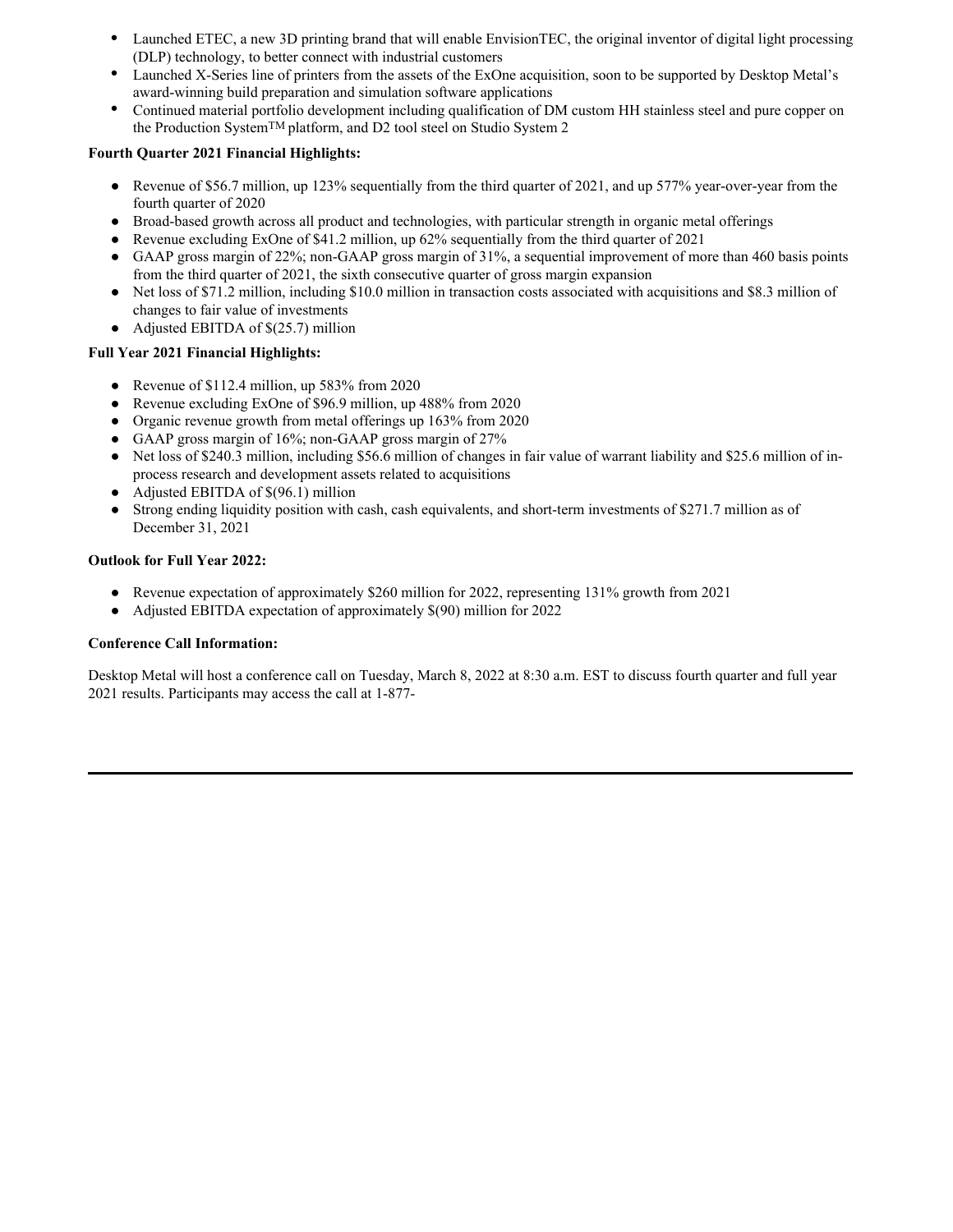407-4018, international callers may use 1-201-689-8471, and request to join the Desktop Metal financial results conference call. A simultaneous webcast of the conference call and the accompanying summary presentation may be accessed online at the Events & Presentations section of https://ir.desktopmetal.com. A replay will be available shortly after the conclusion of the conference call at the same website.

### **Preliminary Unaudited Results:**

On March 2, 2022, Desktop Metal filed a Form 12b-25 notice of filing delay with the U.S. Securities and Exchange Commission in connection with its Annual Report on Form 10-K for the period ended December 31, 2021. Desktop Metal expects to file its Annual Report on Form 10-K within the 15-day extension period. Accordingly, the financial data for the fourth quarter and year ended December 31, 2021 presented in this press release are preliminary and unaudited and could be subject to change upon completion of the preparation and audit of the company's financial statements. The preliminary financial data has been prepared by management.

### **About Desktop Metal:**

Desktop Metal, Inc., based in Burlington, Massachusetts, is accelerating the transformation of manufacturing with an expansive portfolio of 3D printing solutions, from rapid prototyping to mass production. Founded in 2015 by leaders in advanced manufacturing, metallurgy, and robotics, the company is addressing the unmet challenges of speed, cost, and quality to make additive manufacturing an essential tool for engineers and manufacturers around the world. Desktop Metal was selected as one of the world's 30 most promising Technology Pioneers by the World Economic Forum, named to MIT Technology Review's list of 50 Smartest Companies, and the 2021 winner of Fast Company's Innovation by Design Award in materials and Fast Company's Next Big Things in Tech Award for sustainability.

For more information, visit www.desktopmetal.com.

## **Forward-Looking Statements:**

Desktop Metal, Inc.'s fourth quarter preliminary unaudited 2021 financial results press release, presentation, conference call webcast and related communications contain forward-looking statements within the meaning of Section 27 A of the Securities Act of 1933, as amended, and Section 21 E of the Securities Exchange Act of 1934, as amended. All statements other than statements of historical facts contained in these communications, including statements regarding Desktop Metal's future results of operations and financial position, financial targets, business strategy, plans and objectives for future operations, are forward-looking statements. In some cases, you can identify forward-looking statements by terms such as "may," "will," "should," "expect," "plan," "anticipate," "could," "intend," "target," "project," "contemplate," "believe," "estimate," "predict," "potential" or "continue" or the negative of these terms or other similar expressions. The forward-looking statements in this communication are only predictions. Desktop Metal has based these forward-looking statements on current information and management's current expectations and beliefs. These forward-looking statements speak only as of the date of this communication and are subject to a number of significant risks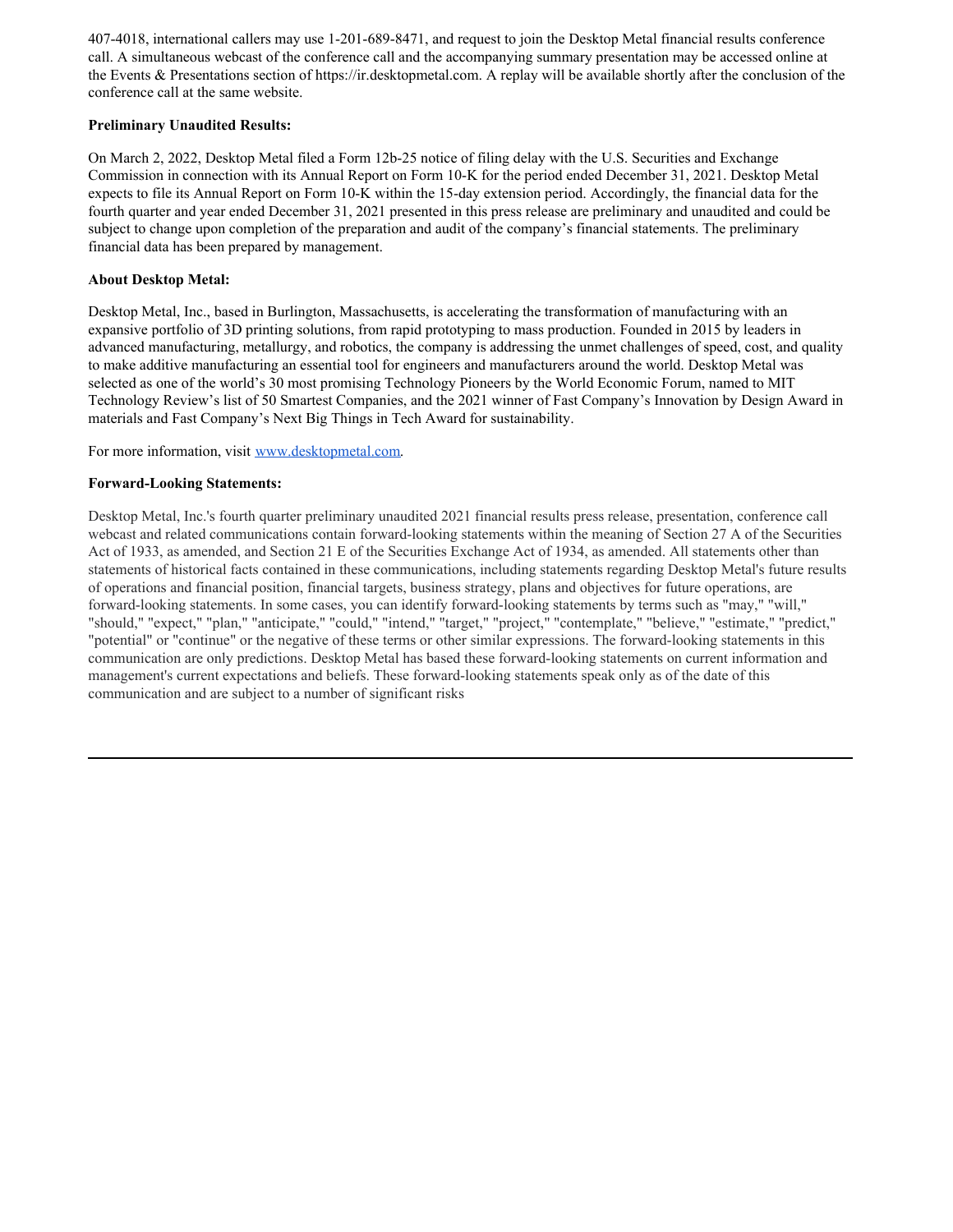and uncertainties, including, without limitation, risks associated with the acquisition and integration of the business and operations of ExOne and other acquired businesses. For additional information about other risks and uncertainties of Desktop Metal's business, financial condition, results of operations and prospects generally, please refer to Desktop Metal's reports filed with the Securities and Exchange Commission ("SEC"), including without limitation the "Risk Factors" and/or other information included in the Form 10-Q filed with the SEC on November 15, 2021, and such other reports as Desktop Metal has filed or may file with the SEC from time to time. Although we believe that expectations reflected in the forward-looking statements are reasonable, we cannot guarantee future results, performance, or achievements. The events and circumstances reflected in our forward-looking statements may not be achieved or occur, and actual results could differ materially from those projected in the forward-looking statements. Moreover, we operate in an evolving environment. New risk factors and uncertainties may emerge from time to time, and it is not possible for management to predict all risk factors and uncertainties. As a result of these factors, we cannot assure you that the forward-looking statements in these communications will prove to be accurate. Except as required by applicable law, including the filing of our Annual Report on Form 10-K for the fiscal year ended December 31, 2021, we do not plan to publicly update or revise any forward-looking statements contained herein, whether as a result of any new information, future events, changed circumstances, or otherwise. We qualify all of our forwardlooking statements by these cautionary statements.

#### **Investor Relations:**

Jay Gentzkow (781) 730-2110 jaygentzkow@desktopmetal.com

### **Press Contact:**

Lynda McKinney (978) 224-1282 lyndamckinney@desktopmetal.com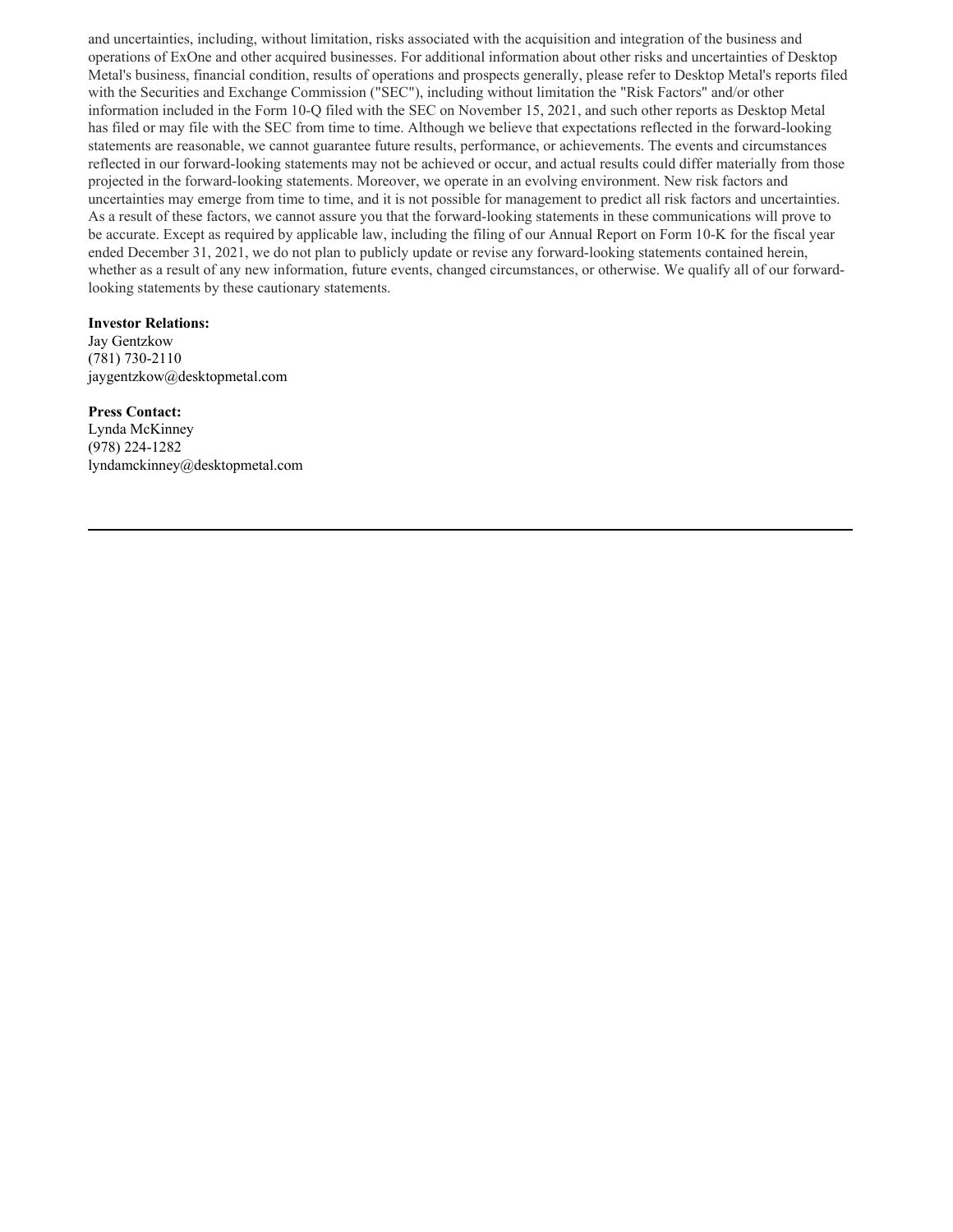#### **DESKTOP METAL, INC. CONSOLIDATED BALANCE SHEETS (in thousands, except share and per share amounts)**

|                                                                                                                 | December 31. |            |               |            |
|-----------------------------------------------------------------------------------------------------------------|--------------|------------|---------------|------------|
|                                                                                                                 |              | 2021       |               | 2020       |
| <b>Assets</b>                                                                                                   |              |            |               |            |
| Current assets:                                                                                                 |              |            |               |            |
| Cash and cash equivalents                                                                                       | $\mathbb{S}$ | 65,017     | \$            | 483,525    |
| Current portion of restricted cash                                                                              |              | 2,129      |               |            |
| Short-term investments                                                                                          |              | 204,569    |               | 111,867    |
| Accounts receivable                                                                                             |              | 46,687     |               | 6,516      |
| Inventory                                                                                                       |              | 65,399     |               | 9,708      |
| Prepaid expenses and other current assets                                                                       |              | 16,207     |               | 976        |
| Total current assets                                                                                            |              | 400,008    |               | 612,592    |
| Restricted cash, net of current portion                                                                         |              | 1,112      |               | 612        |
| Property and equipment, net                                                                                     |              | 58,710     |               | 12,160     |
| Goodwill                                                                                                        |              | 639,301    |               | 2,252      |
| Intangible assets, net                                                                                          |              | 261,984    |               | 9,414      |
| Other noncurrent assets                                                                                         |              | 25,480     |               | 4,879      |
| <b>Total Assets</b>                                                                                             | $\mathbf S$  | 1,386,595  | \$            | 641,909    |
| <b>Liabilities and Stockholders' Equity</b>                                                                     |              |            |               |            |
|                                                                                                                 |              |            |               |            |
| Current liabilities:                                                                                            |              |            |               |            |
| Accounts payable                                                                                                | \$           | 29,557     | <sup>\$</sup> | 7,591      |
| Customer deposits                                                                                               |              | 14,137     |               | 1.480      |
| Current portion of lease liability                                                                              |              | 5,527      |               | 868        |
| Accrued expenses and other current liabilities                                                                  |              | 33,829     |               | 7.565      |
| Current portion of deferred revenue                                                                             |              | 18,189     |               | 3,004      |
| Current portion of long-term debt, net of deferred financing costs                                              |              | 825        |               | 9.991      |
| Total current liabilities                                                                                       |              | 102,064    |               | 30,499     |
| Long-term debt, net of current portion                                                                          |              | 548        |               |            |
| Warrant liability                                                                                               |              |            |               | 93,328     |
| Contingent consideration, net of current portion                                                                |              | 4,183      |               |            |
| Lease liability, net of current portion                                                                         |              | 13,077     |               | 2,157      |
| Deferred revenue, net of current portion                                                                        |              | 4,508      |               |            |
| Deferred tax liability                                                                                          |              | 10.695     |               |            |
| Other noncurrent liabilities                                                                                    |              | 3,170      |               |            |
|                                                                                                                 |              |            |               |            |
| <b>Total liabilities</b>                                                                                        |              | 138,245    |               | 125,984    |
| <b>Commitments and Contingences (Note 16)</b>                                                                   |              |            |               |            |
| <b>Stockholders' Equity</b>                                                                                     |              |            |               |            |
| Preferred Stock, \$0.0001 par value—authorized, 50,000,000 shares; no shares issued and outstanding at December |              |            |               |            |
| 31, 2021 and December 31, 2020, respectively                                                                    |              |            |               |            |
| Common Stock, \$0.0001 par value—500,000,000 shares authorized; 311,737,858 and 226,756,733 shares issued at    |              |            |               |            |
| December 31, 2021 and December 31, 2020, respectively, 311,473,950 and 224,626,597 shares outstanding at        |              |            |               |            |
| December 31, 2021 and December 31, 2020, respectively                                                           |              | 31         |               | 23         |
| Additional paid-in capital                                                                                      |              | 1,823,344  |               | 844,188    |
| Accumulated deficit                                                                                             |              | (568, 611) |               | (328, 277) |
| Accumulated other comprehensive income (loss)                                                                   |              | (6, 414)   |               | (9)        |
| <b>Total Stockholders' Equity</b>                                                                               |              | 1,248,350  |               | 515,925    |
| <b>Total Liabilities and Stockholders' Equity</b>                                                               | $\mathbf{s}$ | 1.386.595  | \$            | 641.909    |
|                                                                                                                 |              |            |               |            |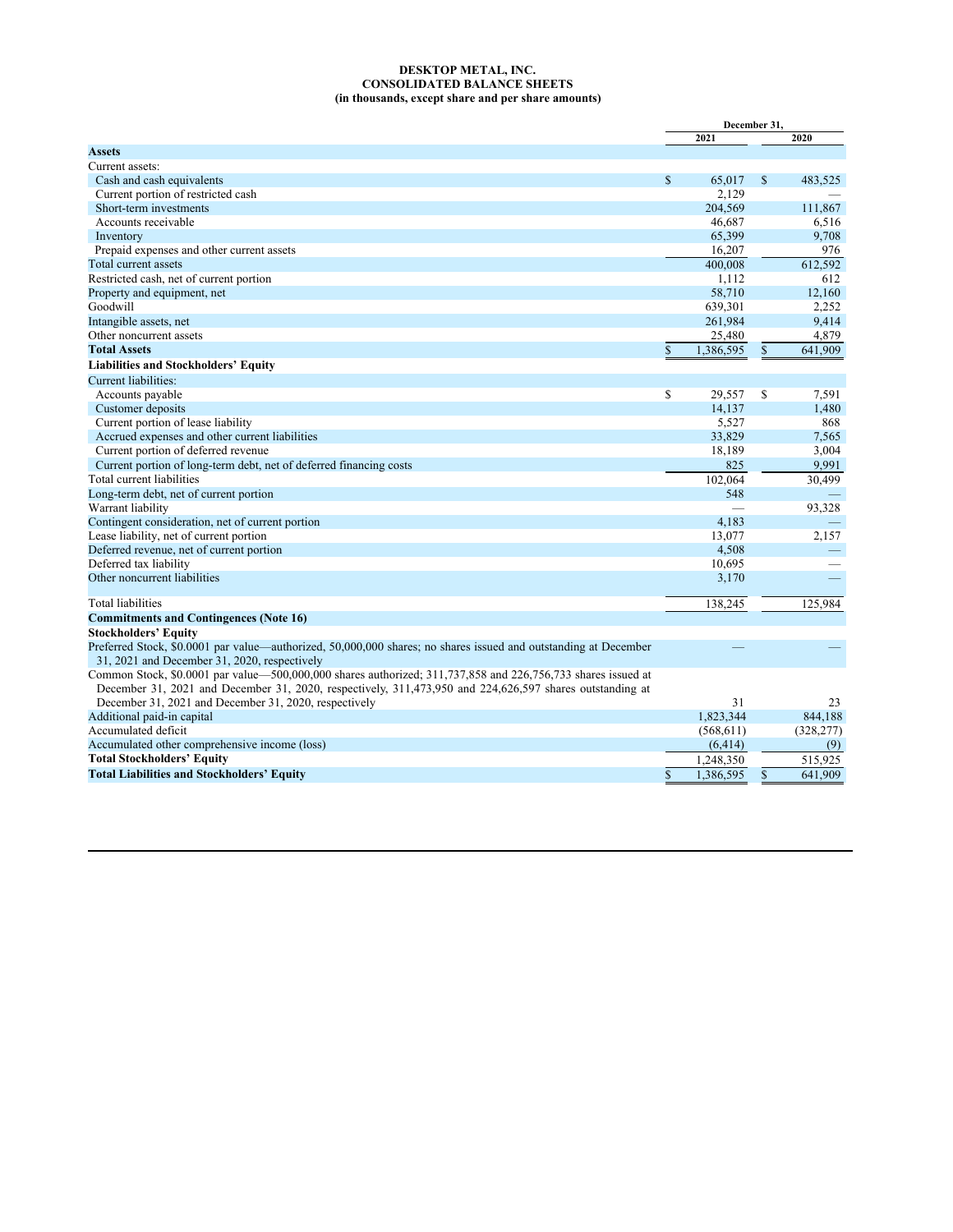#### <span id="page-8-0"></span>**DESKTOP METAL, INC. CONSOLIDATED STATEMENTS OF OPERATIONS (in thousands, except per share amounts)**

|                                                        |      | <b>Years Ended December 31,</b> |           |  |
|--------------------------------------------------------|------|---------------------------------|-----------|--|
|                                                        | 2021 |                                 | 2020      |  |
| <b>Revenues</b>                                        |      |                                 |           |  |
| Products                                               | \$   | 105,994<br>\$                   | 13,718    |  |
| <b>Services</b>                                        |      | 6,414                           | 2,752     |  |
| Total revenues                                         |      | 112,408                         | 16,470    |  |
| Cost of sales                                          |      |                                 |           |  |
| Products                                               |      | 87,450                          | 26,945    |  |
| <b>Services</b>                                        |      | 6,665                           | 4,574     |  |
| Total cost of sales                                    |      | 94,115                          | 31,519    |  |
| Gross profit/ $(\text{loss})$                          |      | 18,293                          | (15,049)  |  |
| <b>Operating expenses</b>                              |      |                                 |           |  |
| Research and development                               |      | 68,125                          | 43,136    |  |
| Sales and marketing                                    |      | 47,995                          | 13,136    |  |
| General and administrative                             |      | 78,041                          | 20,734    |  |
| In-process research and development assets acquired    |      | 25,587                          |           |  |
| Total operating expenses                               |      | 219,748                         | 77,006    |  |
| <b>Loss from operations</b>                            |      | (201, 455)                      | (92, 055) |  |
| Change in fair value of warrant liability              |      | (56, 576)                       | 56,417    |  |
| Interest expense                                       |      | (149)                           | (328)     |  |
| Interest and other (expense) income, net               |      | (11, 822)                       | 1,011     |  |
| Loss before income taxes                               |      | (270,002)                       | (34, 955) |  |
| Income tax benefit                                     |      | 29,668                          | 940       |  |
| <b>Net loss</b>                                        |      | \$<br>(240,334)                 | (34,015)  |  |
| Net loss per share—basic and diluted                   |      | \$<br>(0.92)                    | (0.22)    |  |
| Weighted average shares outstanding, basic and diluted |      | 260,770                         | 157,906   |  |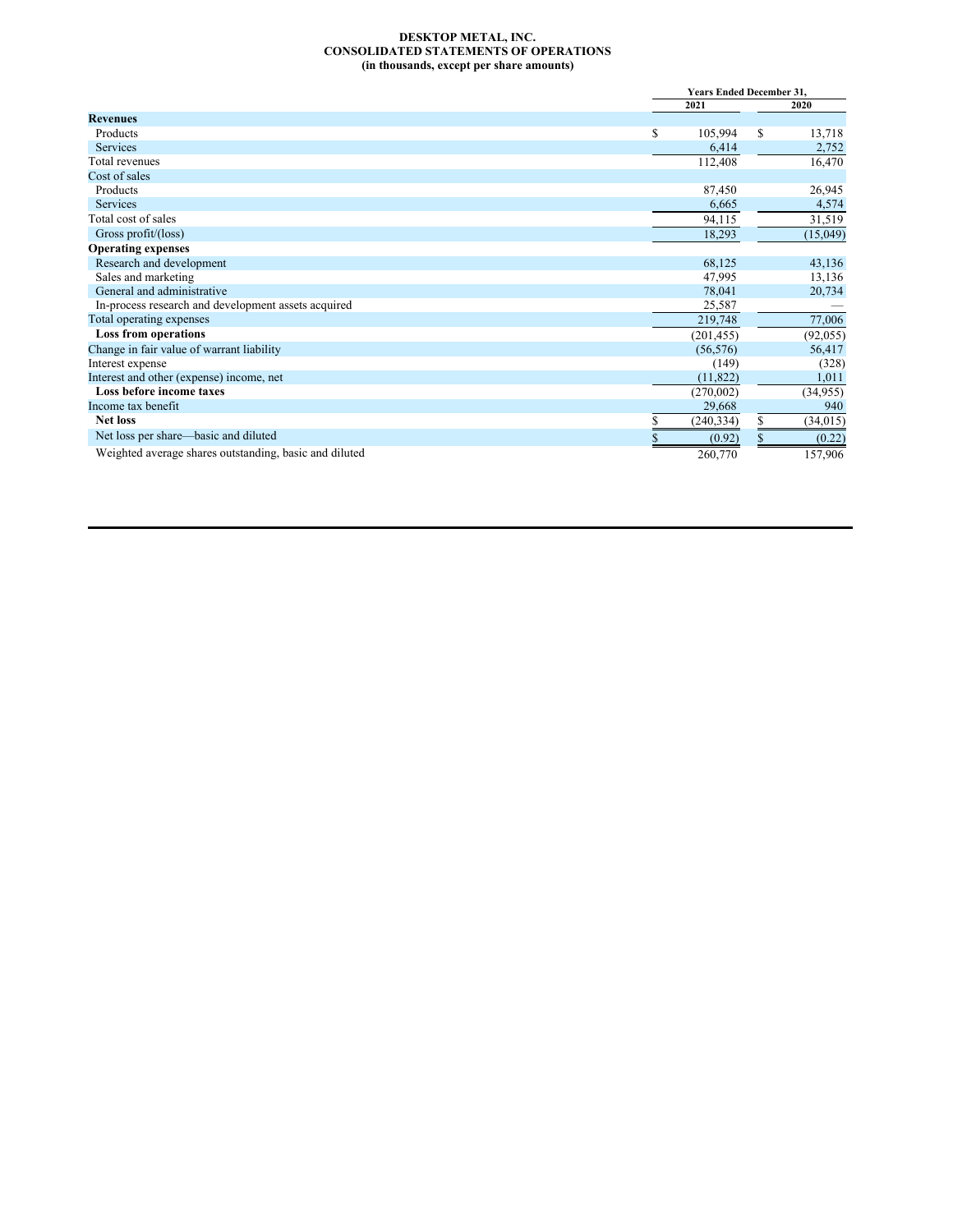#### **DESKTOP METAL, INC. CONSOLIDATED STATEMENTS OF COMPREHENSIVE LOSS (in thousands)**

|                                                                         | <b>Years Ended December 31.</b> |           |  |           |
|-------------------------------------------------------------------------|---------------------------------|-----------|--|-----------|
|                                                                         |                                 | 2021      |  | 2020      |
| Net loss                                                                |                                 | (240.334) |  | (34, 015) |
| Other comprehensive (loss) income, net of taxes:                        |                                 |           |  |           |
| Unrealized gain (loss) on available-for-sale marketable securities, net |                                 | (40)      |  | (84)      |
| Foreign currency translation adjustment                                 |                                 | (6.365)   |  |           |
| Total comprehensive loss, net of taxes of \$0                           |                                 | (246.739) |  | (34,099)  |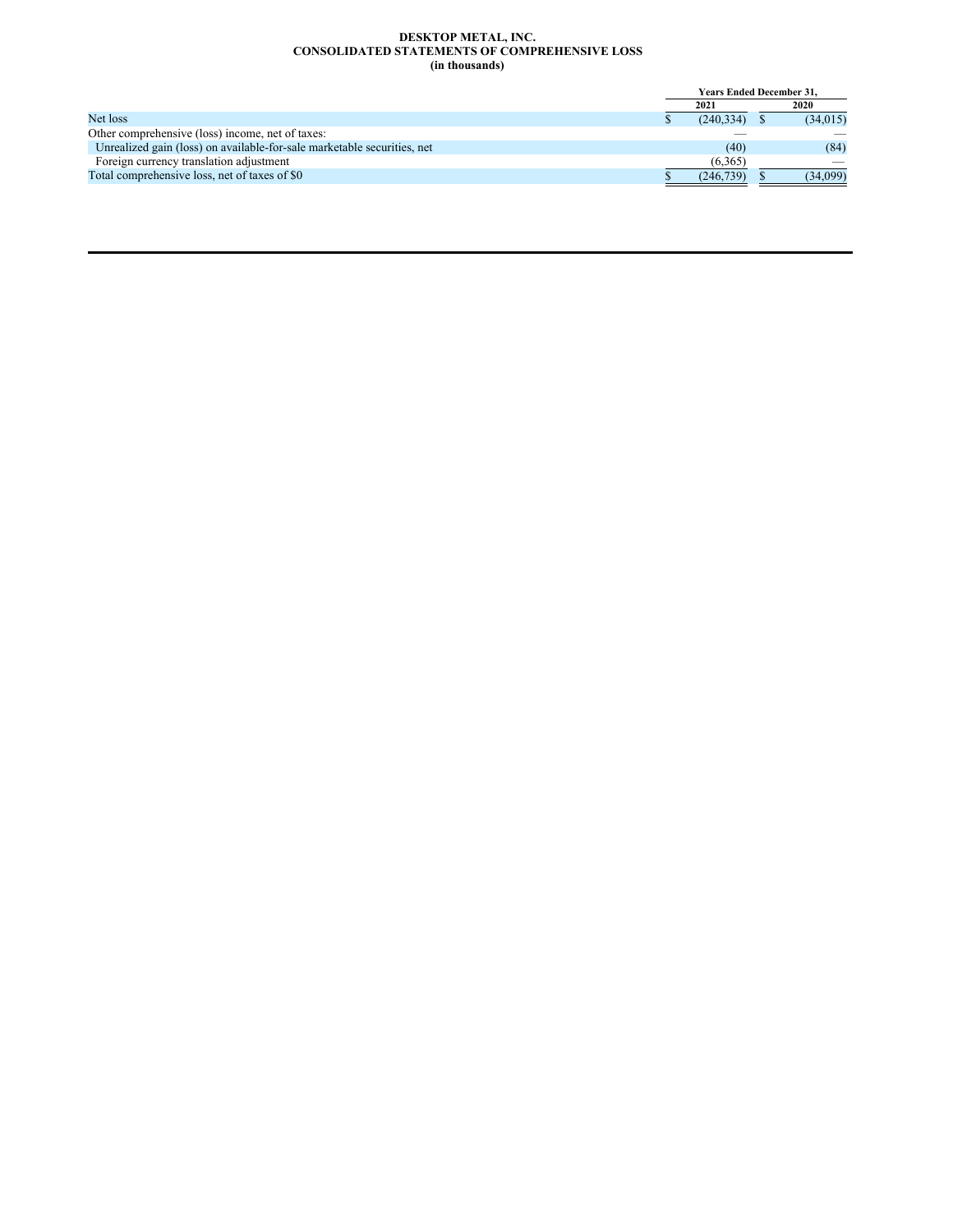#### **DESKTOP METAL, INC. CONSOLIDATED STATEMENTS OF STOCKHOLDERS' EQUITY (in thousands, except share amounts)**

|                                                                 | <b>Legacy Convertible Preferred Stock</b><br><b>Shares</b> | Amount                   | <b>Common Stock</b><br><b>Shares</b> |   |                          |   |                          | Amount       |                          |  |          |   |                |  |  |  |  |  | Additional<br>Paid-in<br>Capital |  |  |  | Accumulated<br>Deficit |  | Accumulated<br>Other<br>Comprehensive<br>(Loss)<br>Income |  | Total<br>Stockholders'<br>Equity |
|-----------------------------------------------------------------|------------------------------------------------------------|--------------------------|--------------------------------------|---|--------------------------|---|--------------------------|--------------|--------------------------|--|----------|---|----------------|--|--|--|--|--|----------------------------------|--|--|--|------------------------|--|-----------------------------------------------------------|--|----------------------------------|
|                                                                 |                                                            |                          |                                      |   |                          |   |                          |              |                          |  |          |   |                |  |  |  |  |  |                                  |  |  |  |                        |  |                                                           |  |                                  |
| BALANCE-January 1, 2020                                         | 100.038.109                                                | 436,553                  | 26,813,113                           | S | 3                        | S | 16.722                   | <sup>S</sup> | (294, 262)               |  | 75       | S | (277, 462)     |  |  |  |  |  |                                  |  |  |  |                        |  |                                                           |  |                                  |
| Retroactive application of recapitalization (Note 1)            | (100, 038, 109)                                            | (436, 553)               | 128,100,821                          |   | 13                       |   | 436,520                  |              |                          |  | -        |   | 436,533        |  |  |  |  |  |                                  |  |  |  |                        |  |                                                           |  |                                  |
| Adjusted balance, beginning of period                           |                                                            |                          | 154.913.934                          |   | 16                       |   | 453,242                  |              | (294, 262)               |  | 75       |   | 159,071        |  |  |  |  |  |                                  |  |  |  |                        |  |                                                           |  |                                  |
| Exercise of Common Stock options                                |                                                            | $\overline{\phantom{a}}$ | 521,925                              |   | $\overline{\phantom{a}}$ |   | 325                      |              | $\overline{\phantom{a}}$ |  | -        |   | 325            |  |  |  |  |  |                                  |  |  |  |                        |  |                                                           |  |                                  |
| Vesting of restricted Common Stock                              |                                                            | $\overline{\phantom{a}}$ | 5,307,357                            |   |                          |   | 6                        |              |                          |  |          |   | $\overline{7}$ |  |  |  |  |  |                                  |  |  |  |                        |  |                                                           |  |                                  |
| Issuance of Common Stock in connection with acquisitions        |                                                            | $\overline{\phantom{a}}$ | 61.060                               |   | $\overline{\phantom{a}}$ |   | 500                      |              |                          |  |          |   | 500            |  |  |  |  |  |                                  |  |  |  |                        |  |                                                           |  |                                  |
| Repurchase of shares for employee tax withholdings              |                                                            | $\overline{\phantom{a}}$ | (9,308)                              |   |                          |   | (101)                    |              |                          |  |          |   | (101)          |  |  |  |  |  |                                  |  |  |  |                        |  |                                                           |  |                                  |
| Stock-based compensation expense                                |                                                            | -                        | $\overline{\phantom{a}}$             |   |                          |   | 8,006                    |              |                          |  |          |   | 8,006          |  |  |  |  |  |                                  |  |  |  |                        |  |                                                           |  |                                  |
| Common Stock warrants issued and exercised                      |                                                            |                          | 692.366                              |   |                          |   | 1.915                    |              |                          |  |          |   | 1,915          |  |  |  |  |  |                                  |  |  |  |                        |  |                                                           |  |                                  |
| Reverse recapitalization, net of transaction costs              |                                                            | $\overline{\phantom{a}}$ | 63,139,263                           |   | 6                        |   | 380,295                  |              | $\overline{\phantom{a}}$ |  | -        |   | 380,301        |  |  |  |  |  |                                  |  |  |  |                        |  |                                                           |  |                                  |
| Net loss                                                        |                                                            | -                        |                                      |   |                          |   | -                        |              | (34, 015)                |  |          |   | (34, 015)      |  |  |  |  |  |                                  |  |  |  |                        |  |                                                           |  |                                  |
| Other comprehensive income                                      |                                                            |                          |                                      |   |                          |   | -                        |              |                          |  | (84)     |   | (84)           |  |  |  |  |  |                                  |  |  |  |                        |  |                                                           |  |                                  |
| BALANCE-December 31, 2020                                       |                                                            |                          | 224,626,597                          |   | 23                       |   | 844,188                  |              | (328, 277)               |  | (9)      |   | 515,925        |  |  |  |  |  |                                  |  |  |  |                        |  |                                                           |  |                                  |
| Exercise of Common Stock options                                |                                                            | -                        | 5,732,247                            |   |                          |   | 6,425                    |              | -                        |  | -        |   | 6,426          |  |  |  |  |  |                                  |  |  |  |                        |  |                                                           |  |                                  |
| Vesting of restricted Common Stock                              |                                                            |                          | 491.293                              |   |                          |   | $\overline{\phantom{a}}$ |              |                          |  |          |   |                |  |  |  |  |  |                                  |  |  |  |                        |  |                                                           |  |                                  |
| Repurchase of shares for employee tax withholdings - RSA        |                                                            |                          | (109, 150)                           |   |                          |   | (958)                    |              |                          |  |          |   | (958)          |  |  |  |  |  |                                  |  |  |  |                        |  |                                                           |  |                                  |
| Vesting of restricted share units                               |                                                            | -                        | 650,777                              |   |                          |   | $\sim$                   |              |                          |  |          |   |                |  |  |  |  |  |                                  |  |  |  |                        |  |                                                           |  |                                  |
| Repurchase of shares for employee tax withholdings - RSU        |                                                            | $\qquad \qquad$          | (61, 498)                            |   | $\overline{\phantom{a}}$ |   | (541)                    |              |                          |  |          |   | (541)          |  |  |  |  |  |                                  |  |  |  |                        |  |                                                           |  |                                  |
| Issuance of Common Stock in connection with acquisitions        |                                                            | $\qquad \qquad - \qquad$ | 57,267,401                           |   | $\overline{5}$           |   | 620,585                  |              |                          |  |          |   | 620,590        |  |  |  |  |  |                                  |  |  |  |                        |  |                                                           |  |                                  |
| Issuance of Common Stock in connection with acquired in-process |                                                            |                          |                                      |   |                          |   |                          |              |                          |  |          |   |                |  |  |  |  |  |                                  |  |  |  |                        |  |                                                           |  |                                  |
| research and development                                        |                                                            | -                        | 334,370                              |   |                          |   | 4.300                    |              |                          |  |          |   | 4.300          |  |  |  |  |  |                                  |  |  |  |                        |  |                                                           |  |                                  |
| Stock-based compensation expense                                |                                                            |                          |                                      |   |                          |   | 28,778                   |              |                          |  |          |   | 28,778         |  |  |  |  |  |                                  |  |  |  |                        |  |                                                           |  |                                  |
| Vesting of Trine Founder Shares                                 |                                                            | $\qquad \qquad$          | 1,850,938                            |   | $\overline{\phantom{a}}$ |   | $\overline{\phantom{a}}$ |              |                          |  | -        |   |                |  |  |  |  |  |                                  |  |  |  |                        |  |                                                           |  |                                  |
| Common Stock issued in connection with warrants exercised       |                                                            | $\overline{\phantom{a}}$ | 20,690,975                           |   | $\overline{2}$           |   | 320.567                  |              |                          |  | -        |   | 320,569        |  |  |  |  |  |                                  |  |  |  |                        |  |                                                           |  |                                  |
| Net loss                                                        |                                                            | -                        |                                      |   |                          |   | -                        |              | (240, 334)               |  | -        |   | (240, 334)     |  |  |  |  |  |                                  |  |  |  |                        |  |                                                           |  |                                  |
| Other comprehensive loss                                        |                                                            |                          |                                      |   |                          |   |                          |              |                          |  | (6, 405) |   | (6, 405)       |  |  |  |  |  |                                  |  |  |  |                        |  |                                                           |  |                                  |
| BALANCE-December 31, 2021                                       |                                                            |                          | 311,473,950                          |   | 31                       | s | 1,823,344                |              | (568, 611)               |  | (6, 414) |   | 1,248,350      |  |  |  |  |  |                                  |  |  |  |                        |  |                                                           |  |                                  |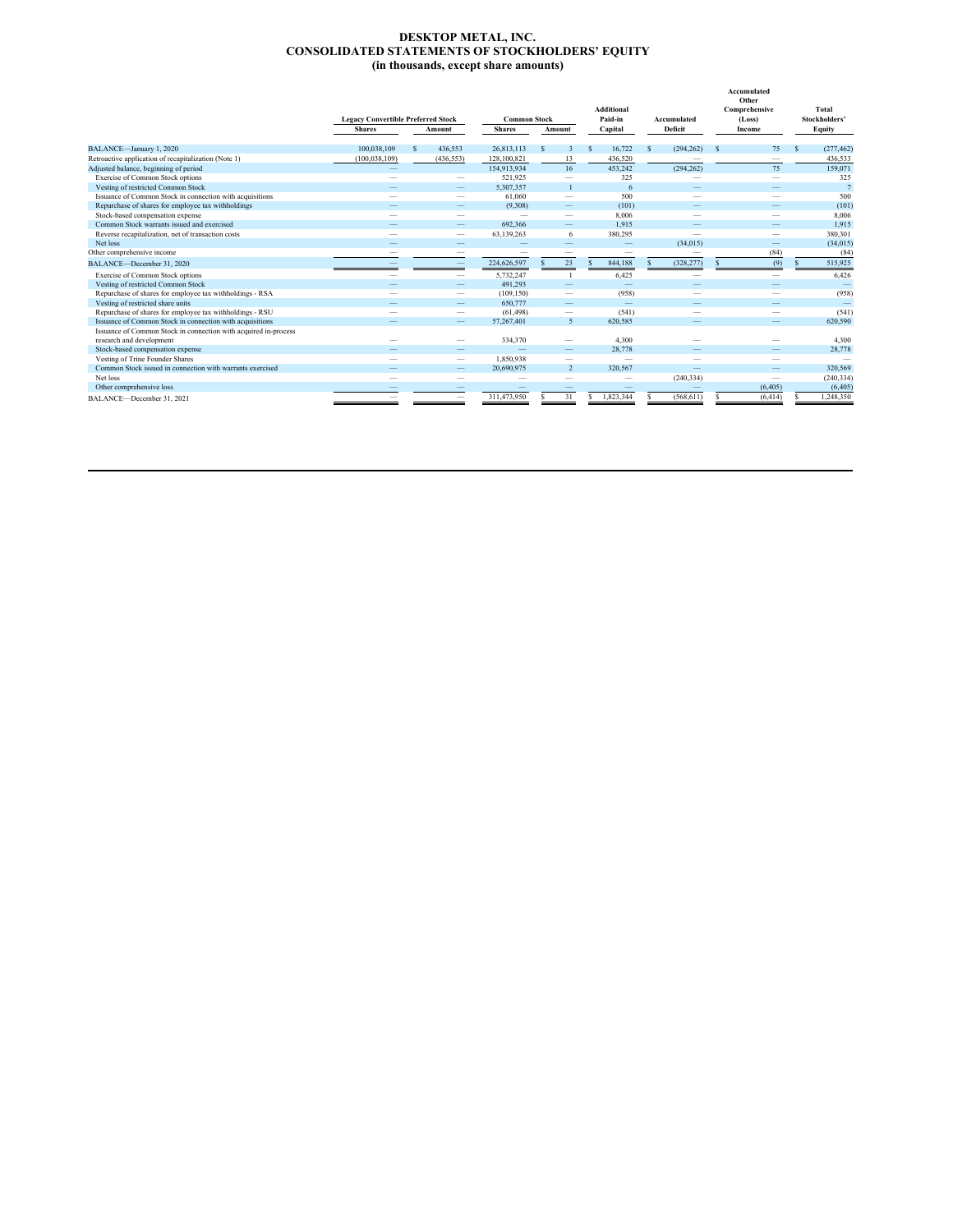#### **DESKTOP METAL, INC. CONSOLIDATED STATEMENTS OF CASH FLOWS (in thousands)**

|                                                                                                                                                                                         | <b>Years Ended December 31.</b> |                |    |             |
|-----------------------------------------------------------------------------------------------------------------------------------------------------------------------------------------|---------------------------------|----------------|----|-------------|
|                                                                                                                                                                                         |                                 | 2021           |    | 2020        |
| Cash flows from operating activities:                                                                                                                                                   |                                 |                |    |             |
| Net loss                                                                                                                                                                                | \$                              | (240, 334)     | \$ | (34, 015)   |
| Adjustments to reconcile net loss to net cash used in operating activities:                                                                                                             |                                 |                |    |             |
| Depreciation and amortization                                                                                                                                                           |                                 | 24,854         |    | 8,589       |
| Stock-based compensation                                                                                                                                                                |                                 | 28,778         |    | 8,006       |
| Change in fair value of warrant liability                                                                                                                                               |                                 | 56,576         |    | (56, 417)   |
| Change in fair value of subscription agreement                                                                                                                                          |                                 | 2,920          |    |             |
| Expense related to Common Stock warrants issued                                                                                                                                         |                                 | 3,021          |    | 1,915<br>75 |
| Amortization (accretion) of discount on investments<br>Amortization of debt financing cost                                                                                              |                                 | 9              |    | 19          |
| Provision for bad debt                                                                                                                                                                  |                                 | 168            |    | 377         |
| Acquired in-process research and development                                                                                                                                            |                                 | 25,581         |    |             |
| Loss on disposal of property and equipment                                                                                                                                              |                                 | 74             |    | 18          |
| Foreign exchange (gains) losses on intercompany transactions, net                                                                                                                       |                                 | 182            |    |             |
| Net increase in accrued interest related to marketable securities                                                                                                                       |                                 | (819)          |    | (3)         |
| Net unrealized (gain) loss on equity investment                                                                                                                                         |                                 | 9,660          |    |             |
| Net unrealized (gain) loss on other investments                                                                                                                                         |                                 | (130)          |    | 二           |
| Deferred tax benefit                                                                                                                                                                    |                                 | (29, 668)      |    | (940)       |
| Change in fair value of contingent consideration                                                                                                                                        |                                 | (429)          |    |             |
| Foreign currency transaction (gain) loss                                                                                                                                                |                                 | $\overline{7}$ |    |             |
| Changes in operating assets and liabilities:                                                                                                                                            |                                 |                |    |             |
| Accounts receivable                                                                                                                                                                     |                                 | (18,021)       |    | (2,370)     |
| Inventory                                                                                                                                                                               |                                 | (16,962)       |    | (1,303)     |
| Prepaid expenses and other current assets                                                                                                                                               |                                 | (6,936)        |    | 901         |
| Other assets                                                                                                                                                                            |                                 | (3)            |    |             |
| Accounts payable                                                                                                                                                                        |                                 | 10,796         |    | (2,637)     |
| Accrued expenses and other current liabilities                                                                                                                                          |                                 | (8,761)        |    | (2, 391)    |
| Customer deposits                                                                                                                                                                       |                                 | (2,569)        |    | (845)       |
| Current portion of deferred revenue                                                                                                                                                     |                                 | 5,989          |    | 774         |
| Change in right of use assets and lease liabilities, net                                                                                                                                |                                 | (641)          |    | (328)       |
| Other liabilities                                                                                                                                                                       |                                 | 1,609          |    |             |
| Net cash used in operating activities                                                                                                                                                   |                                 | (155, 049)     |    | (80, 575)   |
| Cash flows from investing activities:                                                                                                                                                   |                                 |                |    |             |
| Purchases of property and equipment                                                                                                                                                     |                                 | (7,683)        |    | (1, 429)    |
| Purchase of other investments                                                                                                                                                           |                                 | (3,620)        |    | (3,000)     |
| Purchase of equity investment                                                                                                                                                           |                                 | (20,000)       |    |             |
| Proceeds from sale of property and equipment<br>Proceeds from policy buyout                                                                                                             |                                 | 44<br>333      |    |             |
| Purchase of marketable securities                                                                                                                                                       |                                 | (330, 873)     |    | (136, 286)  |
| Proceeds from sales and maturities of marketable securities                                                                                                                             |                                 | 243,349        |    | 109,016     |
| Cash paid to acquire in-process research and development                                                                                                                                |                                 | (21,220)       |    |             |
| Cash paid for acquisitions, net of cash acquired                                                                                                                                        |                                 | (287, 624)     |    | (5,284)     |
| Net cash used in investing activities                                                                                                                                                   |                                 | (427, 294)     |    | (36,983)    |
| Cash flows from financing activities:                                                                                                                                                   |                                 |                |    |             |
| Proceeds from reverse recapitalization, net of issuance costs                                                                                                                           |                                 |                |    | 534,597     |
| Proceeds from the exercise of stock options                                                                                                                                             |                                 | 6,424          |    | 325         |
| Proceeds from the exercise of stock warrants                                                                                                                                            |                                 | 170,665        |    | -           |
| Payment of taxes related to net share settlement upon vesting of restricted stock units                                                                                                 |                                 | (540)          |    |             |
| Proceeds from PPP loan                                                                                                                                                                  |                                 |                |    | 5,379       |
| Repayment of PPP loan                                                                                                                                                                   |                                 |                |    | (5,379)     |
| Repayment of term loan                                                                                                                                                                  |                                 | (10,000)       |    |             |
| Deferred financing costs paid                                                                                                                                                           |                                 |                |    |             |
| Net cash provided by financing activities                                                                                                                                               |                                 | 166,549        |    | 534,922     |
| Effect of exchange rate changes on cash, cash equivalents and restricted cash                                                                                                           |                                 | (85)           |    |             |
| Net increase (decrease) in cash, cash equivalents, and restricted cash                                                                                                                  |                                 | (415,879)      |    | 417,364     |
| Cash, cash equivalents, and restricted cash at beginning of period                                                                                                                      |                                 | 484,137        |    | 66,773      |
| Cash, cash equivalents, and restricted cash at end of period                                                                                                                            | \$                              | 68,258         | \$ | 484,137     |
|                                                                                                                                                                                         |                                 |                |    |             |
| Supplemental disclosures of cash flow information<br>Reconciliation of cash, cash equivalents and restricted cash reported within the condensed consolidated balance sheets that sum to |                                 |                |    |             |
| the total shown in the condensed consolidated statements of cash flows:                                                                                                                 |                                 |                |    |             |
| Cash and cash equivalents                                                                                                                                                               | \$                              | 65,017         | \$ | 483,525     |
| Restricted cash included in other current assets                                                                                                                                        |                                 | 2,129          |    |             |
| Restricted cash included in other noncurrent assets                                                                                                                                     |                                 | 1,112          |    | 612         |
|                                                                                                                                                                                         |                                 |                |    |             |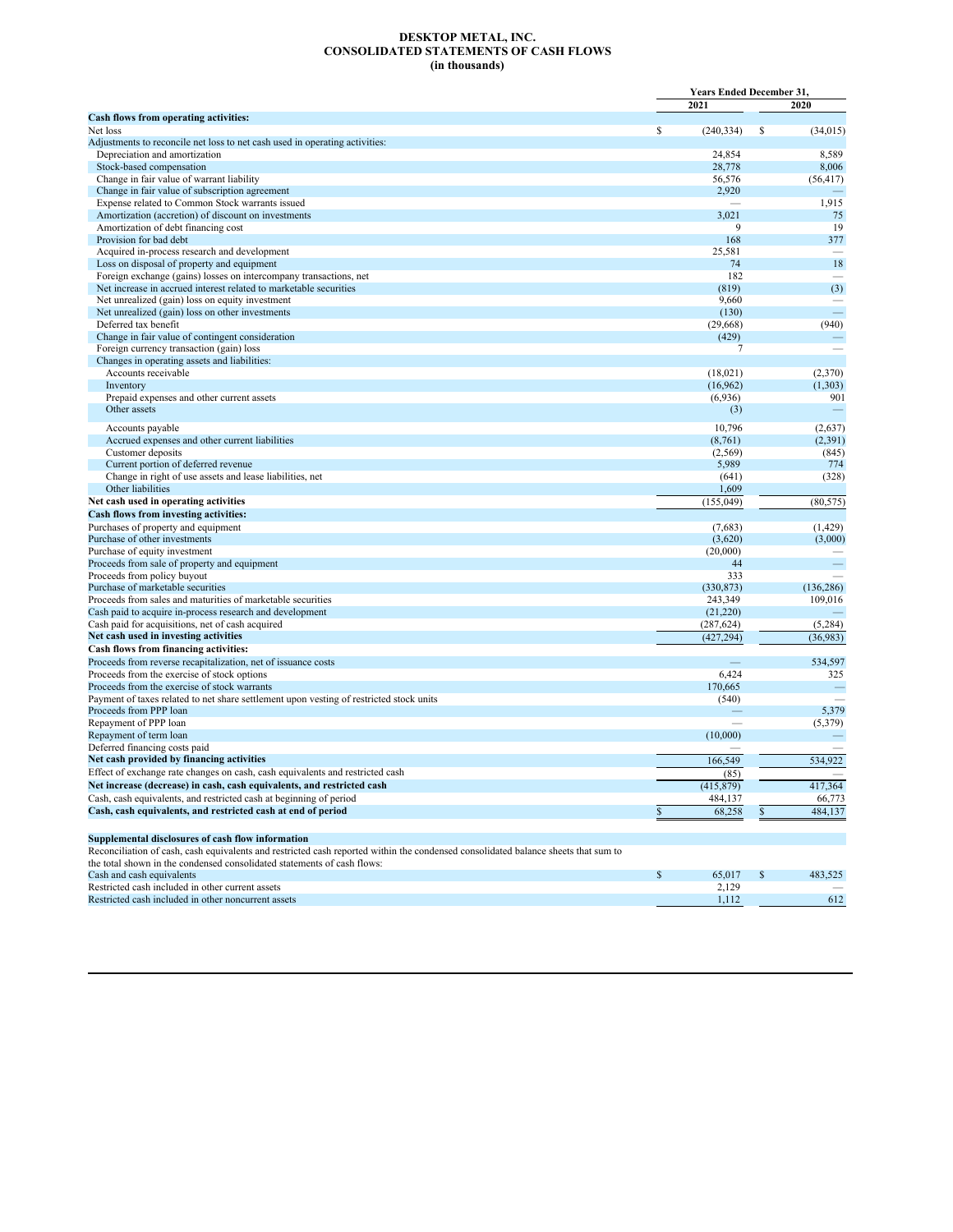| Total cash, cash equivalents and restricted cash shown in the condensed consolidated statements of cash flows | 68.258  | 484,137 |
|---------------------------------------------------------------------------------------------------------------|---------|---------|
| Supplemental cash flow information:                                                                           |         |         |
| Interest paid                                                                                                 | 148     | 322     |
| Taxes paid                                                                                                    | 150     |         |
|                                                                                                               |         |         |
| Non-cash investing and financing activities:                                                                  |         |         |
| Net liabilities assumed from Trine Business Combination                                                       |         | 152,395 |
| Accrued reverse recapitalization transaction costs                                                            |         | 1.901   |
| Net unrealized (gain) loss on investments                                                                     | 40      |         |
| Exercise of private placement warrants                                                                        | 149,904 |         |
| Common Stock issued for acquisitions                                                                          | 620,590 | 500     |
| Common Stock issued for acquisition of in-process research and development                                    | 4,300   |         |
| Accrued purchase price for asset acquisition                                                                  | 1,800   | 200     |
| Additions to right of use assets and lease liabilities                                                        | 5,582   |         |
| Purchase of property and equipment included in accounts payable                                               | 90      |         |
| Purchase of property and equipment included in accrued expenses and other current liabilities                 | 38      |         |
| Transfers from property and equipment to inventory                                                            | 1.068   |         |
| Transfers from inventory to property and equipment                                                            | 1,435   |         |
| Accrued contingent consideration in connection with acquisitions                                              | 6,083   |         |
| Tax liabilities related to withholdings on Common Stock issued in connection with acquisitions                |         | 102     |
| Taxes related to net share settlement upon vesting of restricted stock awards in accrued expense              | 958     |         |
| Forgiveness of PPP Loan                                                                                       | 3,687   |         |

#### **NON-GAAP FINANCIAL INFORMATION**

This press release contains non-GAAP financial measures, including Non-GAAP gross margin, non-GAAP operating loss, non-GAAP net loss, EBITDA and Adjusted EBITDA.

- We define Non-GAAP gross margin as GAAP gross margin excluding the effect of stock-based compensation, amortization of acquired intangible assets, acquisition-related and inventory step-up adjustments
- We define Non-GAAP operating loss as GAAP operating loss excluding the effect of stock-based compensation, amortization of acquired intangible assets, acquisition-related and other transactional charges and change in fair value of warrant liability
- We define Non-GAAP net loss as GAAP net loss excluding the effect of stock-based compensation, amortization of acquired intangible assets, acquisition-related and other transactional charges included in general and administrative expenses and change in fair value of warrant liability
- We define EBITDA as GAAP net income (loss) excluding interest, income taxes and depreciation and amortization expense
- We define Adjusted EBITDA as EBITDA excluding stock based compensation, warrant expenses and transaction costs associated with acquisitions

In addition to Desktop Metal's results determined in accordance with GAAP, Desktop Metal's management uses this non-GAAP financial information to evaluate the Company's ongoing operations and for internal planning and forecasting purposes. We believe that this non-GAAP financial information, when taken collectively, may be helpful to investors in assessing Desktop Metal's operating performance.

We believe that the use of Non-GAAP gross margin, non-GAAP operating loss, non-GAAP net loss, EBITDA and Adjusted EBITDA provides an additional tool for investors to use in evaluating ongoing operating results and trends because it eliminates the effect of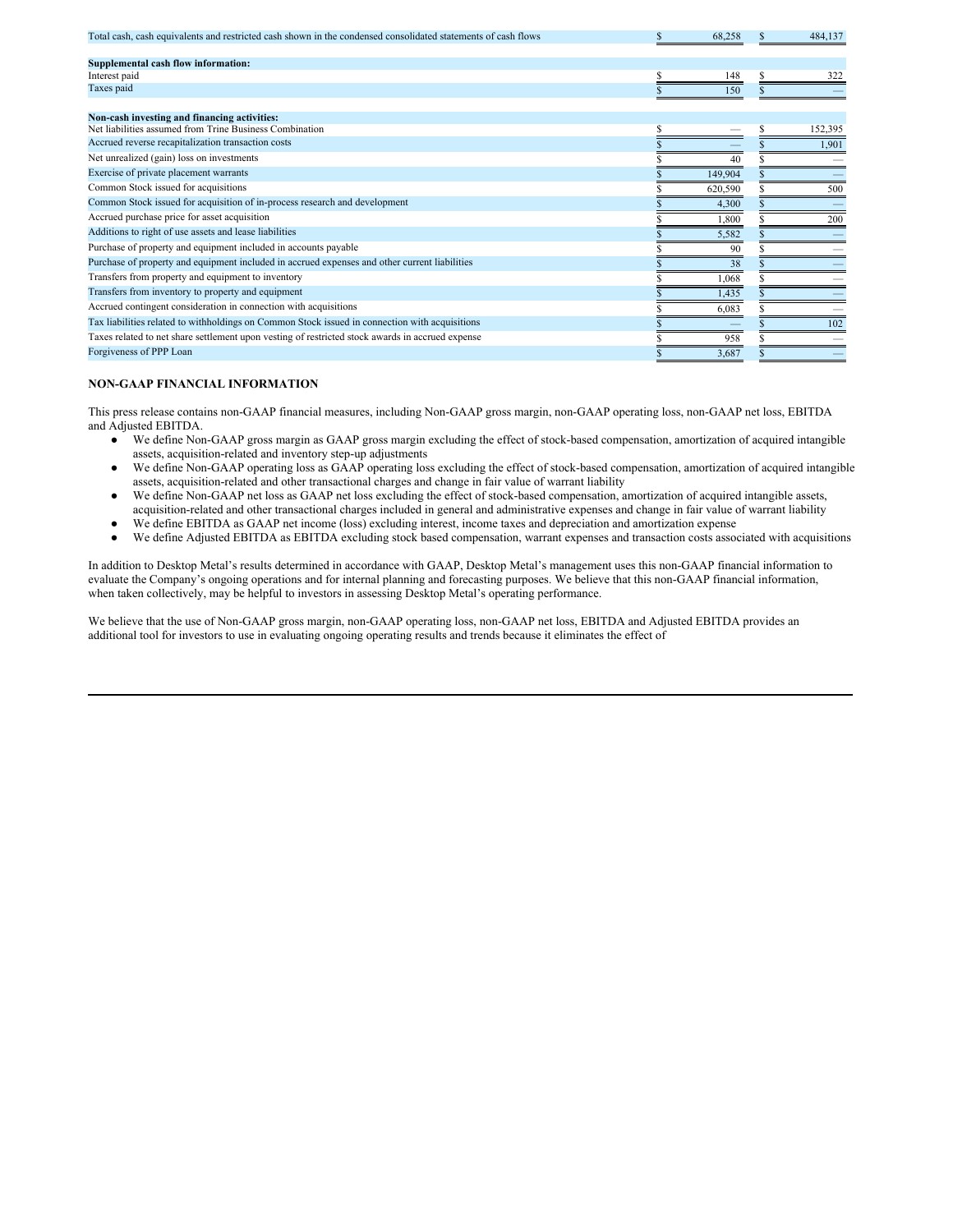financing, capital expenditures, and non-cash expenses such as stock-based compensation and warrants, and provides investors with a means to compare Desktop Metal's financial measures with those of comparable companies, which may present similar non-GAAP financial measures to investors. However, investors should be aware that when evaluating Non-GAAP gross margin, non-GAAP operating loss, non-GAAP net loss, EBITDA and Adjusted EBITDA, we may incur future expenses similar to those excluded when calculating these measures. In addition, our presentation of these measures should not be construed as an inference that our future results will be unaffected by unusual or non-recurring items. Our computation of these measures may not be comparable to other similarly titled measures computed by other companies because not all companies calculate these measures in the same fashion.

Because of these limitations, Non-GAAP gross margin, non-GAAP operating loss, non-GAAP net loss, EBITDA and Adjusted EBITDA should not be considered in isolation or as a substitute for performance measures calculated in accordance with GAAP. We compensate for these limitations by relying primarily on our GAAP results and using Non-GAAP gross margin, non-GAAP operating loss, non-GAAP net loss, EBITDA and Adjusted EBITDA on a supplemental basis. Management uses, and investors should consider, our non-GAAP financial measures only in conjunction with our GAAP results.

Set forth below is a reconciliation of each Non-GAAP financial measure used in this press release to its most directly comparable GAAP financial measure.

#### **DESKTOP METAL, INC. NON-GAAP RECONCILIATION TABLE (in thousands)**

|                                                                            |     | For the Year Ended<br>December 31, |              |           |  |
|----------------------------------------------------------------------------|-----|------------------------------------|--------------|-----------|--|
| (Dollars in thousands)                                                     |     | 2021                               |              | 2020      |  |
| GAAP gross margin                                                          | \$. | 18,293                             | $\mathbb{S}$ | (15,049)  |  |
| Stock-based compensation included in cost of sales                         |     | 1,018                              |              | 290       |  |
| Amortization of acquired intangible assets included in cost of sales       |     | 8,467                              |              |           |  |
| Inventory step-up adjustment in cost of sales                              |     | 2,194                              |              |           |  |
| <b>Non-GAAP</b> gross margin                                               |     | 29,972                             | \$           | (14, 759) |  |
| GAAP operating loss                                                        | \$. | (201, 455)                         | \$           | (92,055)  |  |
| Stock-based compensation                                                   |     | 28,778                             |              | 8,006     |  |
| Amortization of acquired intangible assets included in cost of sales       |     | 8,467                              |              |           |  |
| Amortization of acquired intangibles assets included in operating expenses |     | 9,114                              |              | 758       |  |
| Inventory step-up adjustment in cost of sales                              |     | 2,194                              |              |           |  |
| Acquisition-related and other transactional charges                        |     | 23,782                             |              | 1,101     |  |
| In-process research and development assets acquired                        |     | 25,581                             |              |           |  |
| <b>Non-GAAP</b> operating loss                                             |     | (103, 539)                         | \$           | (82, 190) |  |
| GAAP net loss                                                              | \$  | (240, 334)                         | \$           | (34, 015) |  |
| Stock-based compensation                                                   |     | 28,778                             |              | 8,006     |  |
| Amortization of acquired intangible assets included in cost of sales       |     | 8,467                              |              |           |  |
| Amortization of acquired intangibles assets included in operating expenses |     | 9,114                              |              | 758       |  |
| Inventory step-up adjustment in cost of sales                              |     | 2,194                              |              |           |  |